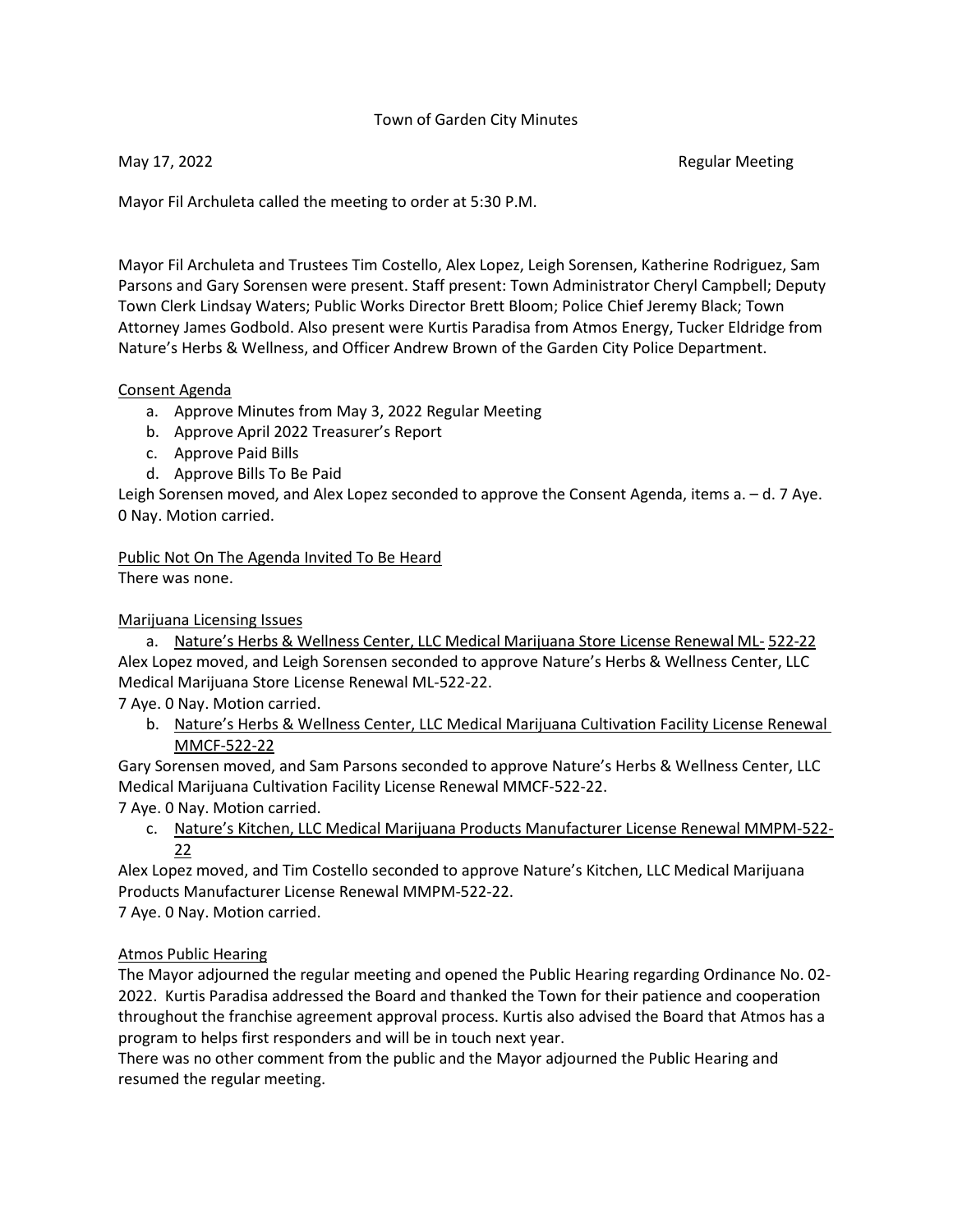#### Ordinance 02-2022 – Atmos Franchise Agreement

a. Second reading of Ordinance 02-2022 An Ordinance Granting A Franchise By The Town of Garden City, County Of Weld, Colorado To Atmos Energy Corporation, Its Successors And Assign, The Right To Furnish, Sell And Distribute Gas To The Town And To All Persons, Businesses And Industries Within The Town And The Right To Operate And Extend Into, Within And Through Said Town All Facilities Reasonably Necessary To Furnish, Sell And Distribute Gas To The Town And To All Persons, Businesses And Industries Within The Town And In The Territory Adjacent Streets And Other Public Places As May Be Necessary, And Fixing The Terms And Conditions Thereof.

Kurtis Paradisa read the ordinance in its entirety.

b. Adopt Ordinance 02-2022 An Ordinance Granting A Franchise By The Town of Garden City, County Of Weld, Colorado To Atmos Energy Corporation, Its Successors And Assign, The Right To Furnish, Sell And Distribute Gas To The Town And To All Persons, Businesses And Industries Within The Town And The Right To Operate And Extend Into, Within And Through Said Town All Facilities Reasonably Necessary To Furnish, Sell And Distribute Gas To The Town And To All Persons, Businesses And Industries Within The Town And In The Territory Adjacent Streets And Other Public Places As May Be Necessary, And Fixing The Terms And Conditions Thereof.

Sam Parsons moved, and Leigh Sorensen seconded to adopt Ordinance 02-2022 An Ordinance Granting A Franchise By The Town of Garden City, County Of Weld, Colorado To Atmos Energy Corporation, Its Successors And Assign, The Right To Furnish, Sell And Distribute Gas To The Town And To All Persons, Businesses And Industries Within The Town And The Right To Operate And Extend Into, Within And Through Said Town All Facilities Reasonably Necessary To Furnish, Sell And Distribute Gas To The Town And To All Persons, Businesses And Industries Within The Town And In The Territory Adjacent Streets And Other Public Places As May Be Necessary, And Fixing The Terms And Conditions Thereof.

Leigh Sorensen-Yes. Fil Archuleta- Yes. Tim Costello- Yes. Gary Sorensen- Yes. Sam Parsons- Yes. Alex Lopez-Yes. Katherine Rodriguez- Yes.

7 Aye. 0 Nay. Ordinance 02-2022 adopted.

### Consider State of Colorado FAMLI Program

Cheryl advised the Board that this program is very new and if they decide to opt in, premiums will begin in January of 2023, but benefits won't be available until January 2024. If the Town opts out today, we can reevaluate every year and will be able to opt in if decided on. Only municipalities an employers with less than 10 employees can opt out.

a. Adopt Resolution 13-2022 A Resolution Opting Out of the FAMLI Program if decided on by the Board

Leigh Sorensen moved, and Alex Lopez seconded to adopt Resolution 13-2022 A Resolution Opting Out of the FAMLI Program.

Fil Archuleta- Yes. Leigh Sorensen- Yes. Katherine Rodriguez- Yes. Gary Sorensen- Yes. Tim Costello-Yes. Sam Parsons- Yes. Alex Lopez- Yes.

7 Aye. 0 Nay. Resolution 13-2022 adopted.

#### Approve TIPS Training

TIPS Training is a useful tool for our local bars and restaurants. 30 people may be attending. Gary Sorensen moved, and Tim Costello seconded to approve the TIPS Training on Wednesday, May 18 2022 at 5:30PM.

7 Aye. 0 Nay. Motion carried.

Approve Goal Setting Work Session for May 24, 2022 at 5:30PM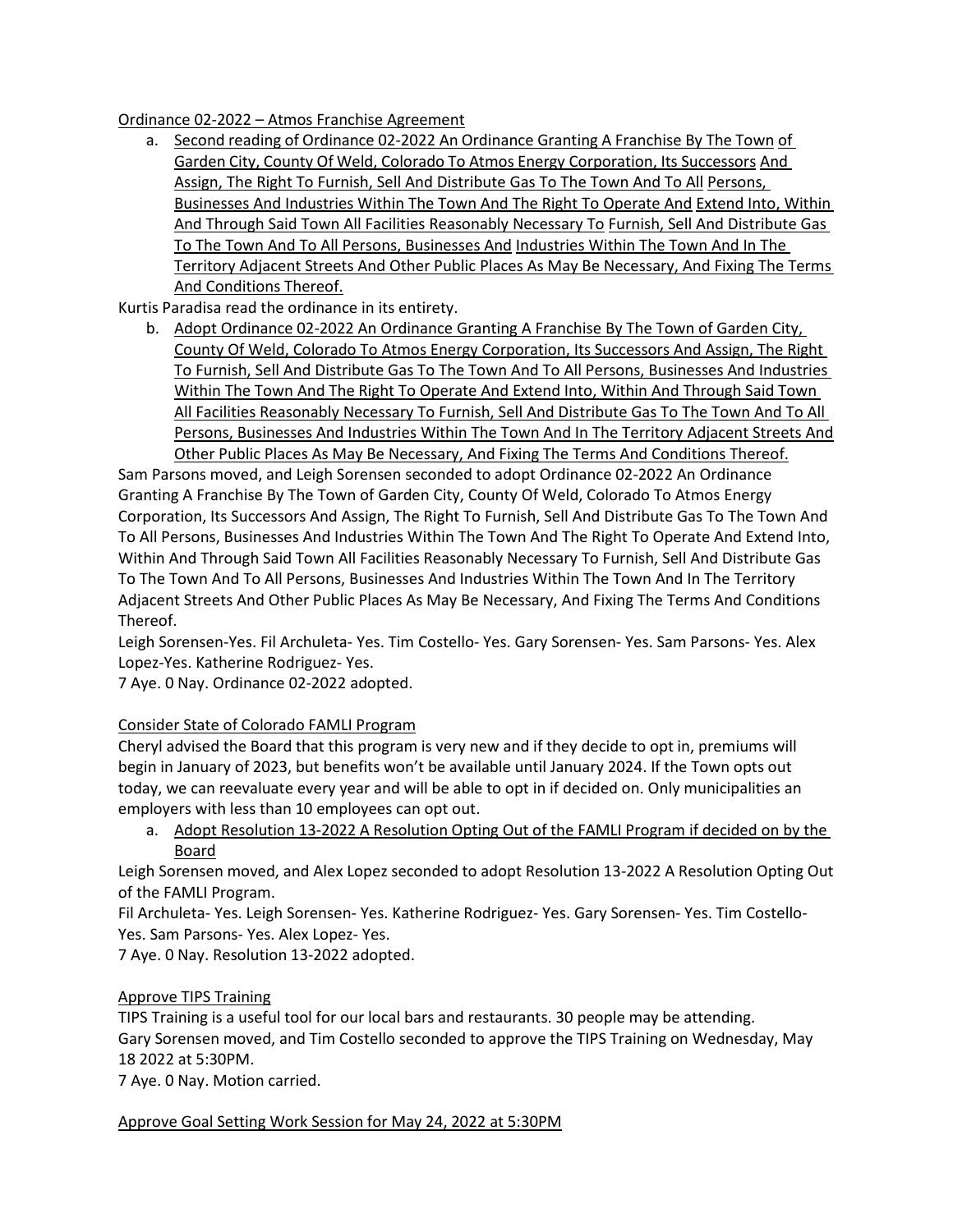Leigh Sorensen moved, and Tim Costello seconded to approve the Goal Setting Work Session for May 24, 2022 at 5:30PM.

7 Aye. 0 Nay. Motion carried.

### Consider Bootleggin' Days

Officer Brown addressed the Board about the planning for Bootleggin' Days. He advised stage and sound equipment is going to cost around \$5,000. The Board was presented with two quotes from local stage and sound companies. Officer Brown also advised the Board about social media campaigns and radio station advertising. He thinks it's best to go with a bigger radio station to reach a bigger audience. The Board was shown a clip of one of the bands that are going to be attending the festival. UNC Jazz director is checking schedules to see if they may be available for the festival as well. Sam Parsons moved, and Katherine Rodriguez seconded to approve the SSS invoice for Bootleggin' Days in the amount of \$5,000.

7 Aye. 0 Nay. Motion carried.

# Consider Finance Issues

### a. Consider Cache Bank & Trust CD

The CD at Cache Bank & Trust matured May 3, 2022 at .4% interest. The Town did not renew the CD. The funds will be included with the funds to be invested. Cheryl found out that the money in the First Farm Bank account is not insured over \$250K, regardless of how many accounts the Town has. The town attorney advised the Town should wait until an investment policy is adopted.

Sam Parsons moved, and Leigh Sorensen seconded to hold off investing the Cache Bank & Trust CD funds until an investment policy is adopted.

7 Aye. 0 Nay. Motion carried.

b. Discussion regarding future investments

An investment policy is needed to properly invest funds for the Town. This will be addressed at the May 24, 2022 work session.

# Staff Reports

# a. Town Administrator

Cheryl advised the Board that the Town's payroll is too complex for a price that is reasonable. Since the Board members get paid on the first and third Tuesday and the rest of the employees get paid at other times, the payroll service would not be fiscally responsible. The Board discussed whether they would be interested in being paid with the rest of the town employees. This has been continued to the next regular meeting on June 7 at 5:30PM.

b. Police Chief

The Police Chief addressed the Board about crime rates. Type A crime is down 34%. Type A encompasses property crime and violent crimes. The department is up in custodial arrests. They are assessing the curve. A decision will be made in the next two weeks about the new full-time police officer position. He advised that there may be a need for a fleet rotation soon, as some of the vehicles are hitting 100,000 miles and are requiring more maintenance.

# c. Public Works Director

Clean-up Days went very well over the weekend. Construction has started on the new shop next to the Community Center and will be done in a few weeks if the weather allows. Flowers for 8th Avenue will be here Monday. Brett wrote many parking tickets in the new no parking zones in front of LivWell.

# d. Town Attorney

Mr. Godbold advised that he is waiting for the waivers from Evans to be approved for the street project on 28<sup>th</sup> Street. Asphalt will be laid soon after. He will start working on the updates to the municipal code with Andy Nathan soon. Mr. Godbold has accepted a new position at another firm but